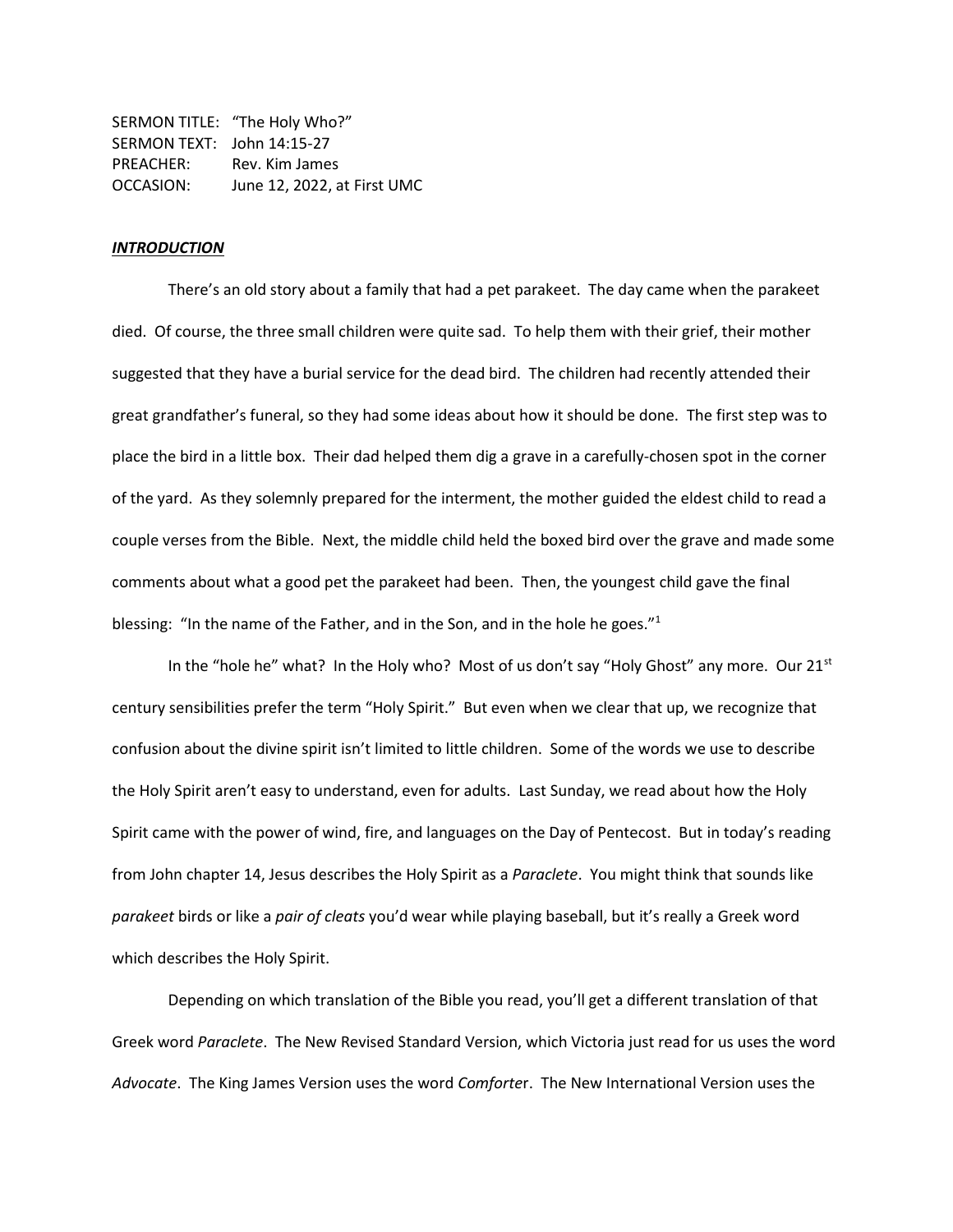word *Counselor*. I'd like for us to consider these definitions of the word *Paraclete*, so we can get a good sense of who the Holy Spirit is.

## *1—ADVOCATE*

First, let's begin with *Advocate*. This definition of *Paraclete* tells us that the Holy Spirit is the one who intercedes on our behalf. Like a defense lawyer, the Holy Spirit goes between us and our divine judge. The Holy Spirit makes a case for our forgiveness and pleads for God's mercy. In the New Testament letter of 1 John, chapter 2, we read, "My little children, I am writing these things to you so that you may not sin. But if anyone does sin, we have an advocate with the Father, Jesus Christ the righteous; and he is the atoning sacrifice for our sins, and not for ours only but also for the sins of the whole world." What Jesus does, so does the Spirit. When it comes to our sin and punishment, the Holy Spirit teams up with Jesus to give us a powerful defense.

There's a story about a man who was charged with thievery. After the case was presented to the court by the prosecuting attorney, the prisoner was ordered to stand up.

"Do you have a lawyer?" asked the judge. "No, sir," replied the prisoner. "Can you afford to employ one?" "No, sir, I can't." "Do you want a lawyer appointed in your defense?" asked the judge. "Not particularly, Your Honor." "Well then," said the justice, clearly annoyed. "What do you propose to do about your case?" "Well, as far as I'm concerned, sir," replied the defendant, "I'm willin' to drop it, if you are!"<sup>2</sup>

As you can guess, the judge wasn't willing to drop the case. Rarely do we get off completely free when we do things that are wrong. But it helps to have a good lawyer. Because we're sinners, guilty-as-charged, we need an advocate who can look out for us and present our case in the best possible light. According to the Gospel of John, that advocate is the Holy Spirit.

But the Holy Spirit isn't only an advocate *for us*. The Holy Spirit is also an advocate *for Christ*. In

John 14:26, Jesus told his disciples that the *Paraclete* would come in his name and remind them of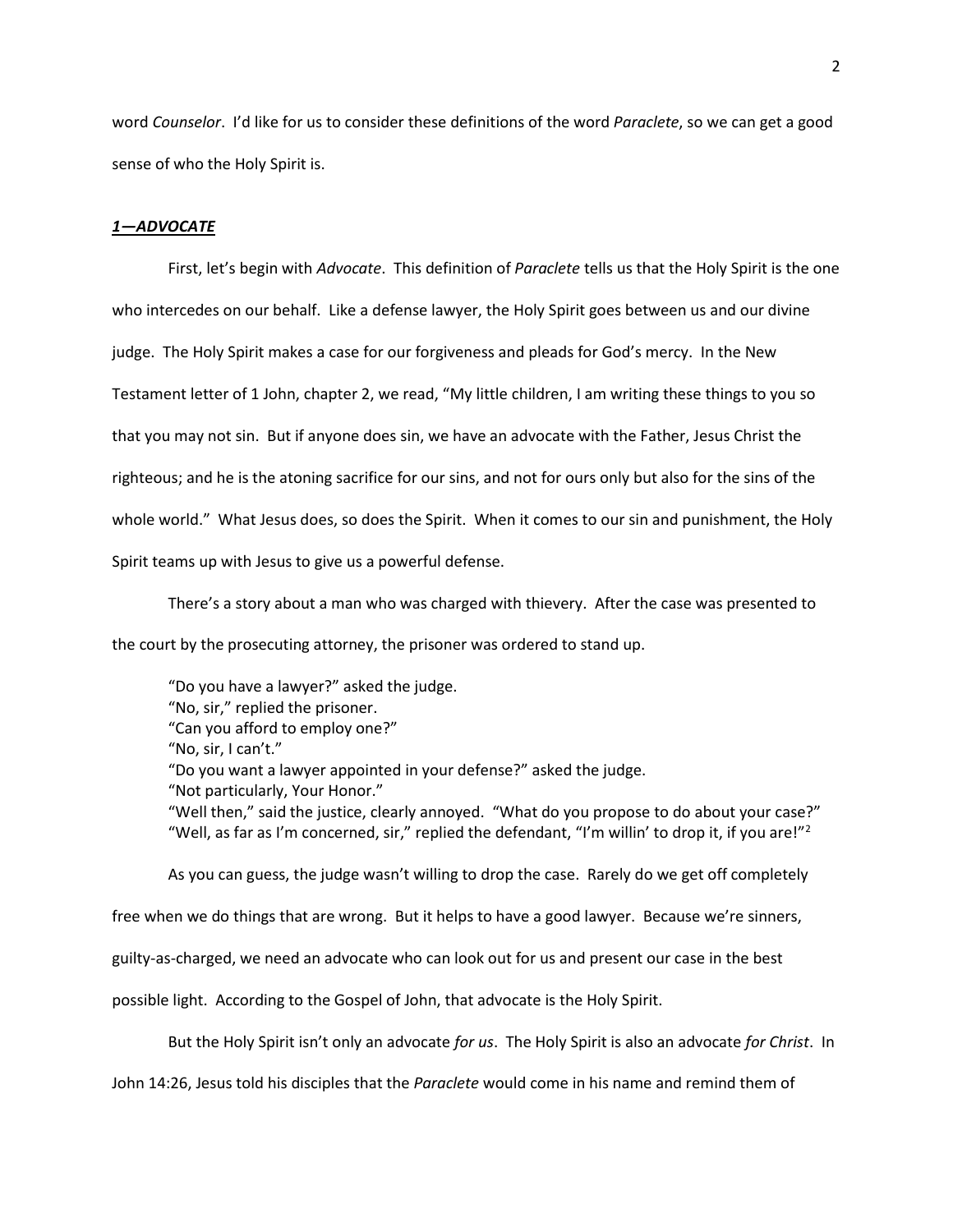everything that Jesus had taught them. Even today, the Holy Spirit advocates to us on behalf of Jesus, so that we will be educated, inspired, persuaded, and empowered to obey Jesus' commandments. We may be sinners, but our plea bargain agreement requires and provides a program of rehabilitation and transformation. As a Holy Advocate for both sides, the Holy Spirit will help us live according to the teachings of Christ.

### *2—COMFORTER*

As we try to figure out who the Holy Spirit is, we come to a second translation of the Greek word *Paraclet*e. This one tells us that God's Holy Spirit is a divine Comforter. The *Paraclete* goes beyond the technicalities of legal advocacy to being a friend who supports us through difficult times in our lives. This kind of comfort is especially helpful when we're suffering from sickness and grief, when we're troubled and afraid.

The comforting character of the *Paraclete*, or Holy Spirit, is clear in John 14. Throughout this chapter, Jesus was telling the disciples that he would be leaving them. His death on the cross and his resurrection and ascension to God would take him away from them. But Jesus comforted his followers with the assurance that they wouldn't be left as orphans. Eventually they would join him in the place where he was going. But in the meantime, God would send them another *Paraclete*—a companion, a teacher, a helper. All this comforting was meant to give the disciples peace in their hearts and minds.

We need a comforter in our lives. No matter how independent and strong we'd like to think we are, we all need someone who will encourage us and pat us on the back. We need friendly smiles, warm hugs, and the assurance that things will turn out all right. We need people who will give us grace and peace for those times when we're bumbling along in a fog of confusion or stumbling over our own stubbornness. Fortunately, most of us have a number of people who help us in those ways. Family members, friends, business associates, and church members offer us comfort to keep us going.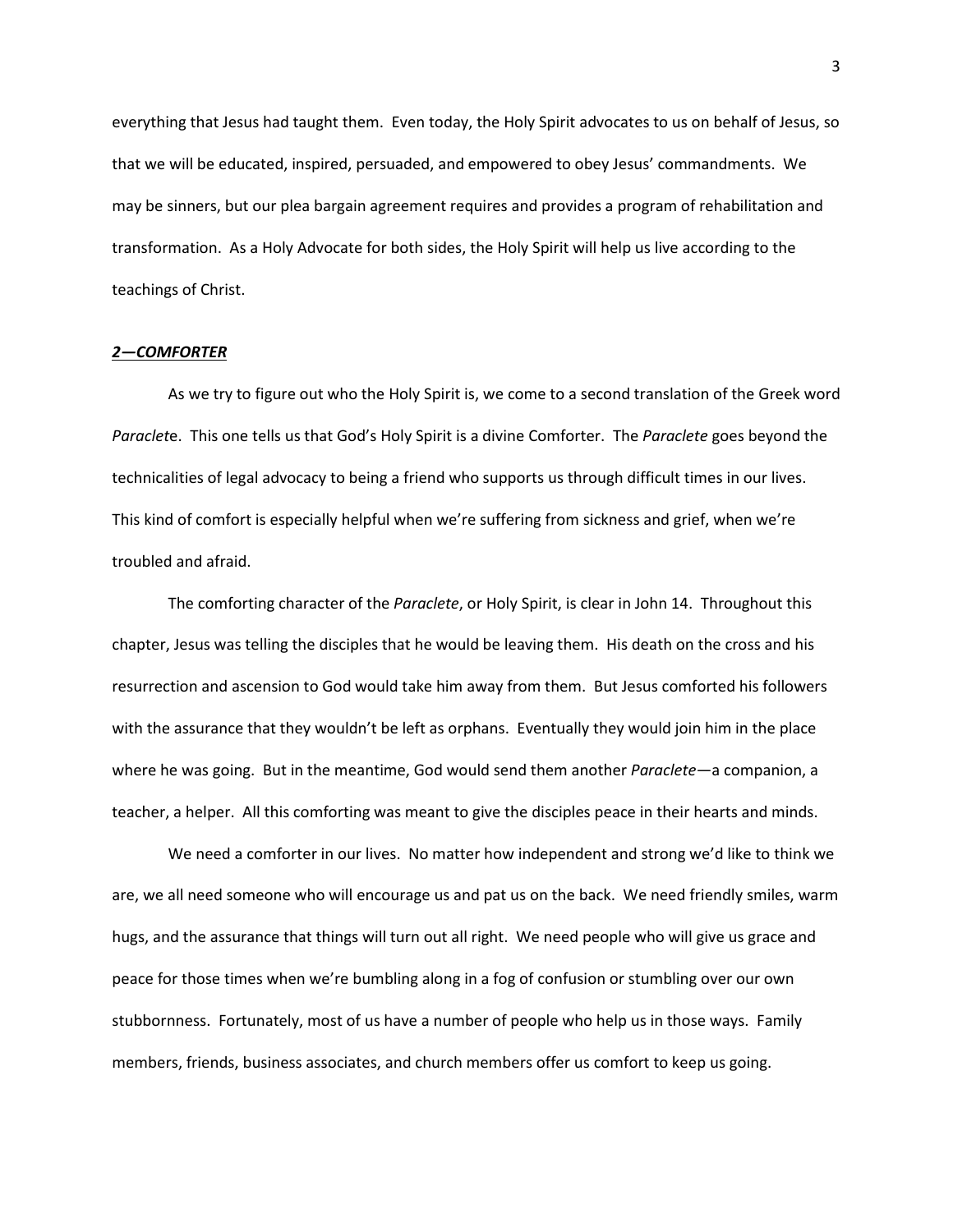But even if we have an ample supply of comforting people around us, it's good to know that the *Paraclete* is there to comfort us too. For those times when we don't want to talk about our problems with our family or neighbors, or it doesn't seem like they would understand, it's good to know that we can be comforted by the Spirit of God, who already knows everything about us understands us better than we know ourselves—who sticks with us through thick and thin.

An old hymn proclaims this good news:

Oh, spread the tidings 'round, wherever man is found, Wherever human hearts and human woes abound; Let every Christian tongue proclaim the joyful sound: The Comforter has come! The Comforter has come! The Comforter has come! The Holy Ghost from heav'n, the Father's promise giv'n! Oh, spread the tidings 'round, wherever man is found: The Comforter has come! $3$ 

# *3—COUNSELOR*

A third definition of the Greek word *Paraclete* tells us that the Holy Spirit is also a Counselor. This translation helps us understand that the Holy Spirit wants to help us become more mature and healthy as human beings and as Christians. A counselor may be an advocate sometimes and usually comforts us a lot, but the primary job of a counselor is to guide us toward options for change and opportunities for growth. Along with comforting the challenged comes the need to challenge the comfortable. As a counselor, the Holy Spirit pushes and pulls us to stretch our understandings and expand our hearts.

Just like in counseling sessions with a psychological therapist, this kind of Holy Spirit counseling doesn't always come easily. It's human nature to resist change. We don't like to admit our faults or work on our weaknesses. Because we're so afraid of the growing pains we might experience, most of us won't even seek the help of a counselor until our marriage is in shambles, our children are using drugs, or we're unable to cope with our responsibilities. Even then, our hope is that the counselor will pat us on the hand and say, "There, there. Everything will be fine."